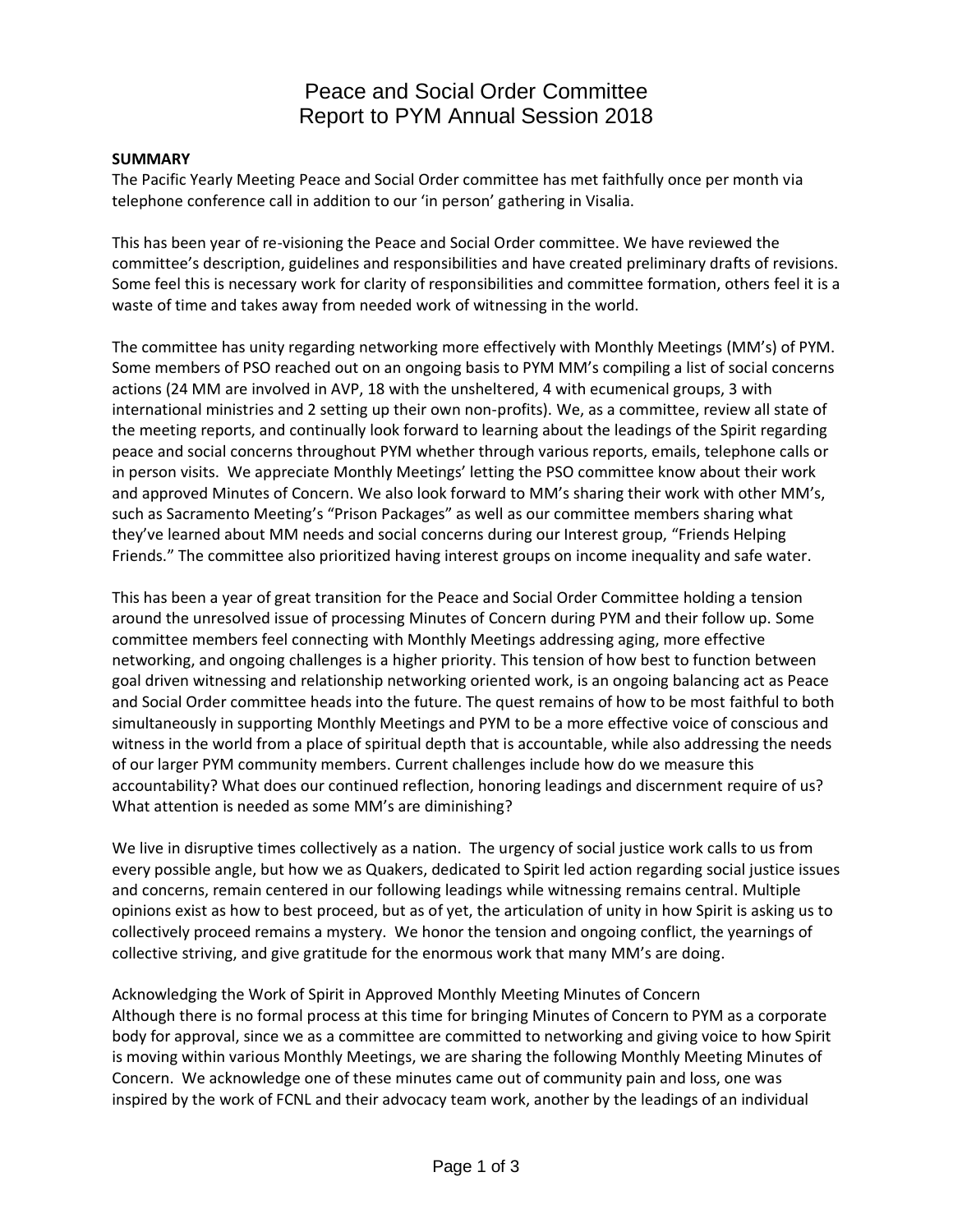# Peace and Social Order Committee Report to PYM Annual Session 2018

studying income inequality and economic disparity and the last being witness to the suffering of children due to immigration injustice. PSO recognizes that spiritual formation occurs while Minutes of concern are crafted and Friends' witness is an important form of public theology in our quest for just peace.

#### **Approved Minutes of Concern:**

- 1 Central Coast Friends Meeting 2/25/18
- 2 Orange Grove Friends Meeting 4/8/18
- 3 Santa Monica Friends Meeting
- 4 La Jolla Monthly Meeting of the Religious Society of Friends 6/17/18

## **1 Central Coast Friends Meeting** (San Luis Obispo) 2/25/18

"The Central Coast Friends Meeting approves endorsement of the Religious Declaration for a New Drug Policy calling for an end to the War on Drugs."

## RELIGIOUS DECLARATION FOR NEW DRUG POLICY:

"As voices of faith, we call for an end to the War on Drugs which the United States has waged, at home and abroad, for over 47 years. This War has failed to achieve its stated objectives; deepened divisions between rich and poor, black, white, and brown; squandered over one trillion dollars; and turned our country into a "prisoner" nation." <http://newdrugpolicy.org/religious-declaration/>

The New Drug Policy and its alignment with Quaker testimonies:

"Friends for over 300 years have sought to live 'in the virtue of that life and power that takes away the occasion of all wars.' Today our country is engaged in a 'war on drugs' which bears all the hallmarks of war: displaced populations, disrupted economies, terrorism, abandonment of hope by those the war is supposedly being fought to help, the use of military force, the curtailment of civil liberties, and the demonizing of the 'enemies.' While we are all affected by the war on drugs, we are painfully aware that particularly victimized are people of color, the poor, and other less powerful persons."[2] http://newdrugpolicy.org/quaker-perspective-drug-policy-reform/

## **2 Orange Grove Friends Meeting** April 8, 2018

Orange Grove Meeting approved a minute supporting FCNL's work around averting war with Korea, which was also approved by So Cal Quarterly Meeting:

"Led by spirit and faithful to our Quaker peace testimony, Orange Grove meeting of the religious society of Friends supports the FCNL advocacy team effort to avert war with North Korea by urging Congress to pass S 2047 and HR 4837, bills that would prevent the president from launching a preemptive attack on north Korea without the authorization of Congress. Given that our President and the leaders of North and South Korea have agreed to meet, we urge them to do so without preconditions since preconditions have been a stumbling block to past negotiations. We also support and encourage all those who were working to build bridges of understanding and trust between North and South Korea. We are call to love those who may seem to be enemies, and to find ways to turn them into our allies and friends.

## **3 Santa Monica Meeting** April 2018

 "Santa Monica meeting approves the following minute on income inequality, economic inequality and social justice noting our desire to share it widely, and acknowledging the discernment involved in preparing it.